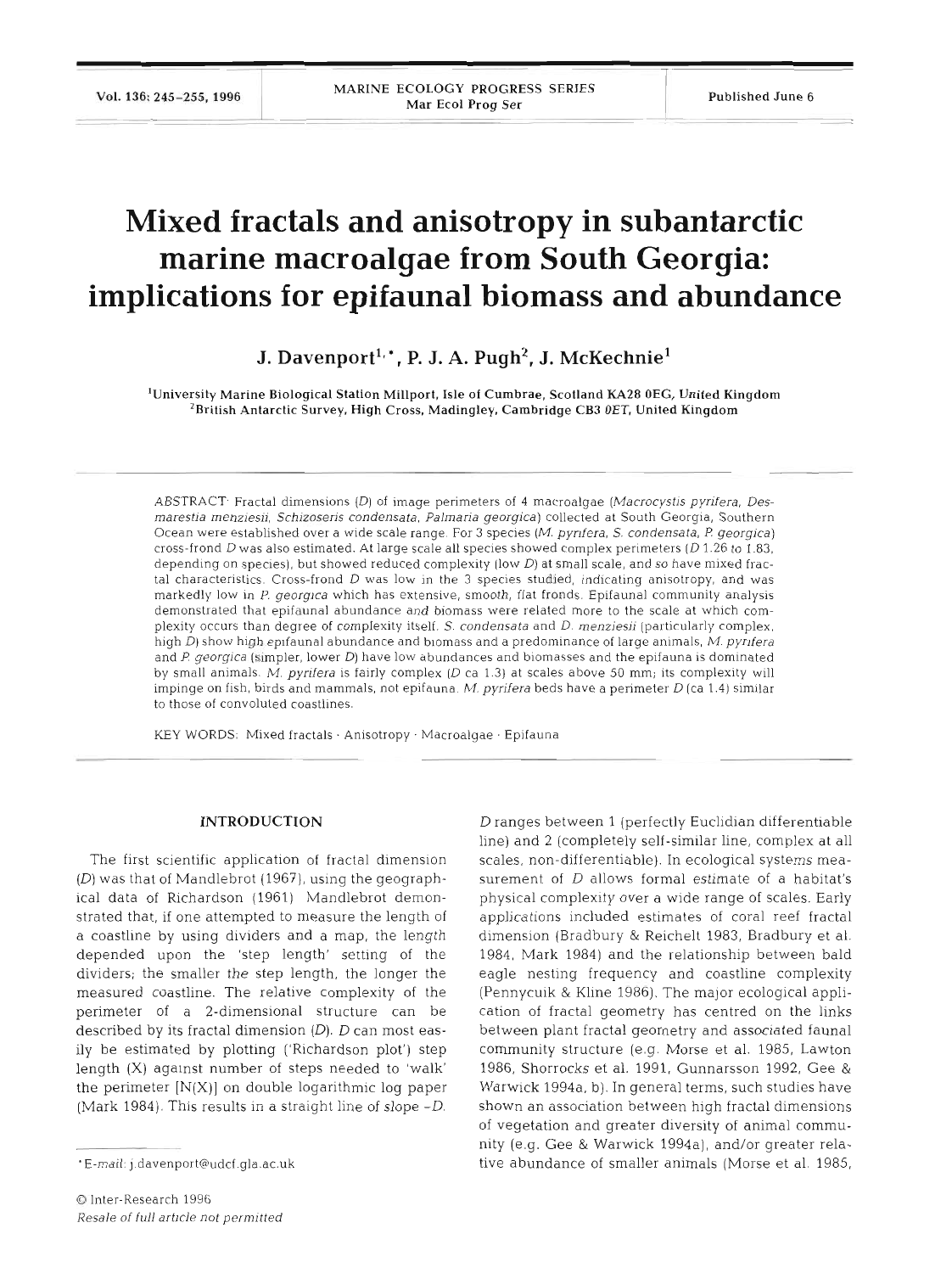Shorrocks et al. 1991, Gunnarsson 1992, Gee & Warwick 1994b).

Measurement of D not only describes self-similarity of structure over many spatial scales, but may also identify scales where distinct changes in complexity occur (Mandlebrot 1977, Burrough 1981). Structures characterized by different D values at different scale ranges are described as 'mixed fractals' (Russ 1994). Investigations on plants have largely ignored mixed fractals, but concentrated instead on comparing similarly sized plants with different growth forms (different  $D$ ), at similar scales, though a lower  $D$  at smaller scales was identified in several species by Gee & Warwick (1994a).

Measurement of true surface fractal dimension of objects is difficult and measuring techniques currently rely heavily on assessment of boundary complexity of 2-dimensional images extracted from 3-dimensional objects (Russ 1994). Thus measured,  $D$  is a good estimate of overall complexity if an object is isotropic, i.e. similarly complex in **3** dimensions as in 2, but not if it is anisotropic, i.e. its complexity in the third dimension is different from that in the other two.

Samples of near-shore brown (Phaeophyceae) and red (Rhodophyceae) subtidal algae of a great range of sizes and growth forms were collected from the subantarctic island of South Georgia (54-55" S; 36-38' W). South Georgia offers a pristine environment, where encrusting, colonial epifaunal forms (which would complicate measurement of epifaunal abundance/biomass of algae) are rare on the fronds of algae.

Subtidal algae were studied, rather than intertidal species, for 2 reasons. Firstly, intertidal macroalgae tend to collapse when emersed, thus altering effective complexity. Secondly, sampling of littoral epifauna at low water may bias samples in favour of small, physiologically tolerant animals that remain in contact with the emersed macroalgae. Larger or less tolerant animals might only exploit immersed algae and migrate to submerged habitats on the ebb tide. The studies conducted so far that have involved consideration of macroalgal fractal dimension and epifaunal community characteristics (Gee & Warwick 1994a, b) were conducted on intertidal plants sampled during emersion.

The primary objective of the study was to test the following hypotheses: (1) That macroalgae have smooth, simple surfaces (and low  $D$ ) at smaller scales. (2) That the abundance and biomass of epifauna associated with macroalgae are controlled by the scale(s) at which complexity (and high D) emerges, as well as by the complexity itself.

Because fronds of some macroalgal species appear to be smooth and flat to the naked eye, yet have complex perimeters, the second objective of the study was to

test the hypothesis: (3) That algae with flat fronds would be anisotropic and therefore have lower epifaunal abundances and biomasses than species with complexity in 3 dimensions, even if measured D values were comparable.

This last hypothesis may appear trivial, or even tautological, but no previous study of fractals and vegetation appears to have dealt with it, though the freshwater study of Jeffries (1993) includes an elegant attempt to measure 3-dimensional weed fractal dimension.

### **METHODS**

Four species of macroalgae were collected at Husvik Harbour (54° 11′ S, 36° 40′ W on the sheltered north-east coast of South Georgia) on 11 and 12 March 1994 Collection sites were wave-sheltered and ca 4 km from the open ocean. For distribution of species see John et al. (1994). Images of all 4 species are shown in Fig. 1.

*Macrocystis pyrifera (L.) C.* Aghardh (Phaeophyceae). The largest marine alga in the world (Womersley 1954). Each plant consists of a number of single cylindrical stipes (ca  $4-5$  mm diameter,  $<60$  m long) attached to a complex, basket-like holdfast. Long  $(< 0.5$  m), flat, pointed fronds  $(0.29 \pm 0.05$  mm thickness) and small gas bladders (pneumatocysts) are attached to the stipe at regular intervals. Beds of  $M$ . pyrifera extend for 50 to 200 m offshore at Husvik (cf. 1000 m in the Falklands, Strange 1992). Hereafter referred to as Macrocystis.

*Desmarestia menziesii* J. Aghardh (Phaeophyceae). Forms branched, bush-like thickets up to 1 m high. The stipe has an elliptical section (ca 3.5-5 mm diameter), and is dichotomously branched 4 to 5 times (first branches 2.5 mm thick, second 1.1 mm, third 0.6 mm, fourth 0.4 mm, with tips of fronds 0.25-0.35 mm thick). Hereafter referred to as Desmarestia.

*Schizoseris condensata* (Reinsch) *R. W.* Ricker (Rhodophyceae). **A** complex red alga which, when immersed, appears bushy, conical and <0.3 m high. **A** dense array of tiny elliptical/circular fronds (2–4 mm long, 0.034  $\pm$ 0.001 mm thick) are attached to a repeatedly branched stipe. Hereafter referred to as Schizoseris.

*Palmaria georgica* (Reinsch) *R. W.* Ricker (Rhodophyceae). This species has no stipe; the extremely smooth, flat fronds  $(0.12 \pm 0.01 \text{ mm}$  thick) have irregular margins, while the thallus is gradually attenuated towards the basal attachment disc. Hereafter referred to as *Palmaria.* 

Collection of algae and images for measurement of fractal dimensions. There were separate collections for fractal and epifaunal analyses, since removal of epifauna damages plants. Three specimens each of Des-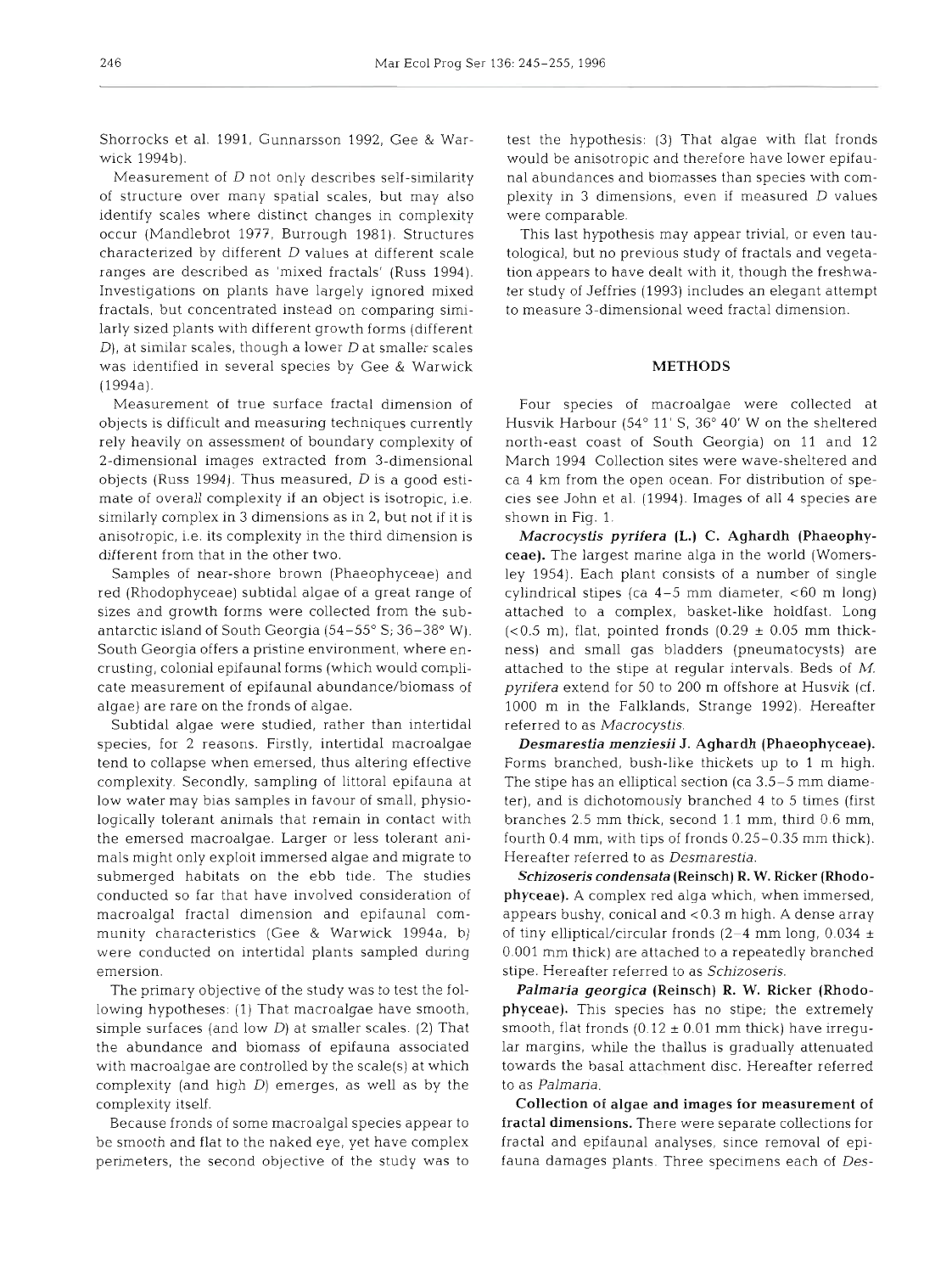

Fig. 1. Photocopied images of parts of the **4** macroalgae studied (to illustrate growth forms). All scale bars = 50 mm. Macrocystis pyrifera: the terminal part of a plant showing the terminal blade in the process of splitting, plus pneumatophores. Desmarestia menziesii: a small part of a single plant. Palmaria georgica: a young frond (older fronds tend to have more complex margins). Schizoseris condensata: a whole plant

*rnarestia, Schizoseris* and *Palmaria* were collected and placed in 2% sea water-formalin until analysed in the U.K. For *Macrocystis* a more complex procedure was adopted where 3 whole plants (ca 25, 12.5 and 9 kg individual weight) were collected by wading and snorkelling to remove the holdfast from the substratum. Each, in turn, was laid out with minimal overlapping of blades on flat ground and photographed from a platform 6 m high, using a 10 m tape to provide a scale. A sequence of eight 35 mm colour transparencies was taken (50 mm lens) to yield a montage of the whole plant. Next, 3 photographs of randomly chosen parts of the plants were taken in the same manner against a 1 m measure with an 80-200 mm lens. Finally, with a macro lens, **3** randomly chosen parts of weed were photographed with a 50 mm macro lens so that a full frame occupied 0.1 m. Randomly chosen blades of each plant (complete with pneumatocyst and piece of stipe) were preserved in 2% sea water-formalin and returned to the U.K. Vertical military aerial photographs (taken by 152 mm lens from a height of about 3000 m) of Husvik Harbour ylelded images of whole *Macrocystis* beds.

Two-dimensional images for estimate of perimeter D were obtained from each plant (or part of plant) by combinations of direct photocopying of plant material (using both enlarging and shrinking as appropriate), microscope/camera lucida drawings of plant pieces or projected 35 mm slides in the case of whole/part *Macrocystis* plants. Precise magnifications were chosen pragmatically, depending on the plant species studied.

Perimeter D for each plant image at each magnification was measured by the 'walking dividers' method (Mandlebrot 1967) and construction of a Richardson plot, following Russ (1994). A total of 5 replicate perimeter measurements, started from different ran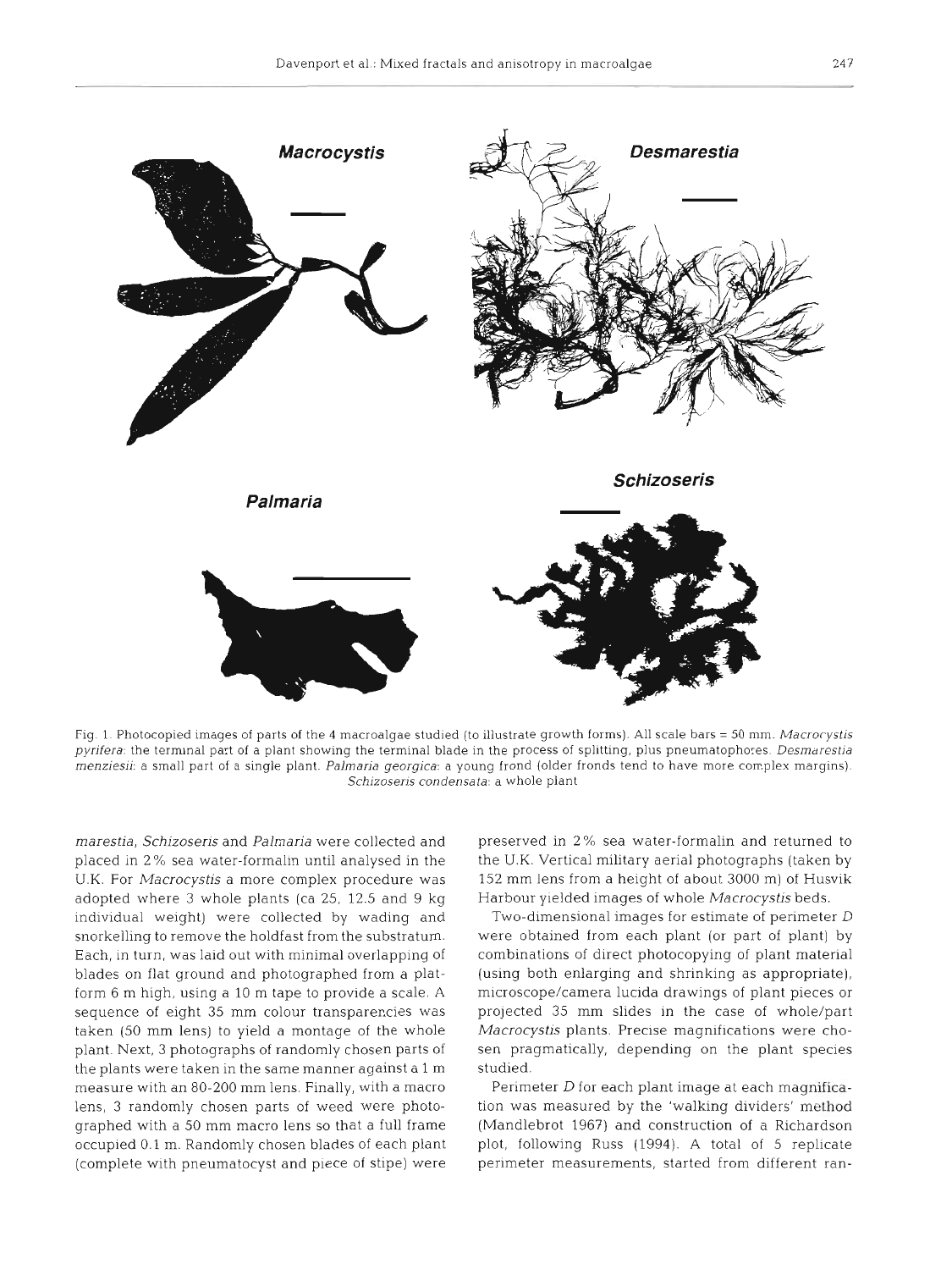cation; and, for a given image, at least 5 points in the racy  $\pm 0.01$  g). straight line region of the Richardson plot for each of 3 plants of each species were regressed to calculate *D.* 

frond *D* was calculated from 3 fronds of each species 30 animals in a given taxon, the maximum linear cut transversely with a metal ruler and sharp scalpel. Profile images of the cut edges were obtained by scope and eyepiece graticule, and mean, minimum photocopying, photomicrography and scanning elec- and maximum lengths established. Where more than tron microscopy (the last after air-drying and gold- 50 animals per taxon were collected, a random subcoating) as appropriate to the scale investigated. D was sample of 30 were measured to yield a mean length, subsequently estimated by dividers and Richardson but the whole sample was inspected for the largest and plot as described above. Cross-frond measurements of *D* for *Desmarestia* were inappropriate because its twig-like fronds have a circular/elliptical cross section and so would yield spuriously high D values (Mandlebrot 1967).

Assessment of epifaunal samples. To prevent loss of mobile epifauna, samples of macroalgae for epifaunal analysis were collected in the following manner. each encased under water by a polythene bag suffi- varies a great deal amongst the species (Table 1). These ciently large to enclose the whole plant sample without disturbance of the mobile epifauna. Portions of 3 *Macrocystis* stipes as well as complete *Desmarestla*  (3 plants), *Schizoseris* (5) and *Palmaria* (4) were collected in this fashion.

*Macrocystis* stipes, because of their size, had to be treated in a different fashion from the rest of the material. These were removed (in their polythene bags) from the shore, and fronds of each sample were progressively broken off and scrubbed into a bucket of sea water to remove all epifauna. The resulting suspension was filtered through a 125 pm bronze mesh screen from which any material (fauna or debris) was collected and retained for sorting. It should be noted that  $125$   $\mu$ m was not the effective pore size of the bronze mesh; Macrocystis continually exudes viscous slime, especially when cut. Pilot trials showed that the slime totally blocked a 64 µm sieve, and water flow was slow even with the 125 pm screen. Each holding bag was washed out onto the same screen and any material collected. Extracted fauna1 samples were fixed in 2 % sea water-formalin for **3** d, washed in fresh water, filtered through a dual 2 mm/125 pm set of screens and the fauna picked off, counted and fixed in 5% sea waterformalin for transportation to the U.K. The pieces of each stipe were blotted dry, bundled and weighed on a Salter spring balance (accuracy  $\pm 10$  g) and discarded.

For all of the other macroalgae collected, each plant, complete with any fauna in its surrounding polythene bag, was placed in a bucket of **2%** sea water-formalin and agitated for 5 min to detach most mobile animals. After 3 d in fixative all epifauna was picked off the algae and sieved and sorted as described for *Macro-*

domly selected points, were made from each magnifi- cystis. Each plant was blotted dry and weighed (accu-

For *Macrocystis, Schizoseris* and *Palmaria,* crosss. Each plant was blotted dry and weighed (accu- $\pm 0.01$  g).<br> $\pm 0.01$  g).<br>Teturn to the U.K., all epifaunal samples were ified as far as possible and numbers and/or bio-<br>established for each taxon. If there were less th

### **RESULTS**

Whole plants, or individual stipes of *Macrocystis,* were Fractal dimensions<br>4 algal species show low values of perimeter  $D$  at<br>1 step lengths, but the scale at which this occurs<br>5 a great deal amongst the species (Table 1). These<br>1 Fractal dimensions  $(D)$  of perimeters of imag

macroalgae measured over various scales

| Macroalgae             | Step length        | Mean          | <b>SD</b> |
|------------------------|--------------------|---------------|-----------|
|                        | range(m)           | perimeter (D) |           |
| Macrocystis pyrifera   |                    |               |           |
| (bed outlines)         | $250 - 400$        | 1.42          | 0.14      |
|                        | $100 - 250$        | 1.33          | 0.05      |
|                        | $50 - 100$         | 1.36          | 0.02      |
|                        | $25 - 50$          | 1.18          | 0.03      |
| Macrocystis pyrifera   |                    |               |           |
| (individual plants)    | $0.1 - 1.0$        | 1.26          | 0.04      |
|                        | $0.05 - 0.1$       | 1.30          | 0.03      |
|                        | $0.02 - 0.05$      | 1.04          | 0.00      |
|                        | $0.001 - 0.02$     | 1.00          | 0.00      |
| Desmarestia menziesii  |                    |               |           |
| (individual plants)    | $0.03 - 0.08$      | 1.83          | 0.10      |
|                        | $0.01 - 0.03$      | 1.51          | 0.01      |
|                        | $0.005 - 0.01$     | 1.26          | 0.01      |
|                        | $0.001 - 0.005$    | 1.08          | 0.00      |
|                        | $0.0001 - 0.001$   | 1.00          | 0.00      |
| Schizoseris condensata |                    |               |           |
| (individual plants)    | $0.01 - 0.05$      | 1.56          | 0.07      |
|                        | $0.005 - 0.01$     | 1.34          | 0.02      |
|                        | $0.001 - 0.005$    | 1.31          | 0.00      |
|                        | $0.0002 - 0.001$   | 1.05          | 0.00      |
|                        | $0.00005 - 0.0002$ | 1.04          | 0.00      |
| Palmaria georgica      |                    |               |           |
| (individual plants)    | $0.05 - 0.1$       | 1.37          | 0.02      |
|                        | $0.01 - 0.05$      | 1.41          | 0.02      |
|                        | $0.0025 - 0.01$    | 1.17          | 0.01      |
|                        | $0.001 - 0.0025$   | 1.13          | 0.01      |
|                        | $0.0001 - 0.001$   | 1.00          | 0.00      |
|                        |                    |               |           |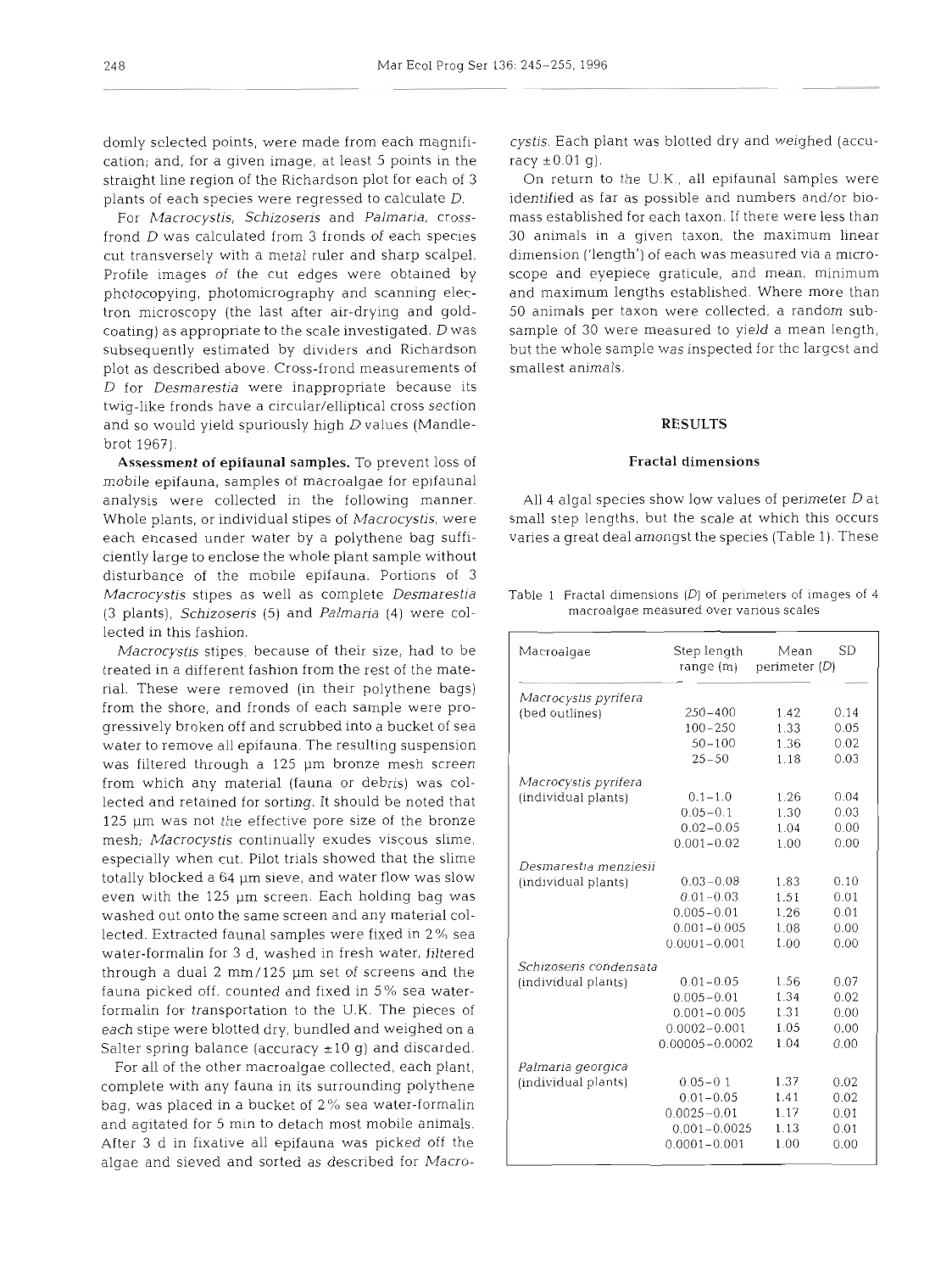data show that it is by no means easy to identify relative complexity amongst the algal species from perimeter  $D$ . Visual comparison suggests that complexity is in the following sequence: Palmaria < Macrocystis < Desmarestia < Schizoseris. Although Desmarestia and Schizoseris do show the highest D values (1.83 and 1.56) respectively), such values are only recorded for a limited part of the whole step length range.

The *D* values for *Macrocystis* beds in the step length range 25-50 m are similar to the values recorded for single plants in the range 0.1-1 m, but at greater step lengths, particularly  $250-400$  m, D is slightly higher (ca 1.4).

Cross-frond D for 3 of the seaweed species (Table 2) shows that all of the fronds had extremely smooth surfaces, with only Schizoseris exhibiting a degree of complexity  $(D = 1.1)$  at very small step lengths  $(1-10 \text{ }\mu\text{m})$  caused by hair-like processes (Fig. 2). A comparison of perimeter and cross-frond D for the 3 species at common step lengths (Table 3) shows that individual fronds of Schizoseris and Palmaria with smooth surfaces, but complex margins, are highly anisotropic. In contrast, Macrocystis fronds with similarly smooth surfaces and perimeters are isotropic.

### **Epifaunal analysis**

The abundance and biomass data collected for the 4 species of seaweed (Table 4) indicate that Macrocystis supports the lowest abundance and biomass, Palmaria supports (visually, though not to a statistically significant extent) higher levels, Desmarestia has about 10 times as much biomass of epifauna per unit plant mass as Macrocystis, while Schizoseris has about 45 times the epifaunal abundance and 405 times the epifaunal

Table 2. Cross-frond fractal dimensions  $(D)$  of 3 macroalgae measured over varlous scales

| Macroalgae             | Step length<br>range(m) | Mean cross-<br>frond D | SD   |
|------------------------|-------------------------|------------------------|------|
| Macrocystis pyrifera   |                         |                        |      |
|                        | $0.02 - 0.05$           | 1.00                   | 0.01 |
|                        | $0.001 - 0.02$          | 1.00                   | 0.00 |
|                        | $0.00025 - 0.001$       | 1.03                   | 0.01 |
|                        | 0.0001-0.00025          | 1.00                   | 0.00 |
|                        | $0.00005 - 0.0001$      | 1.04                   | 0.00 |
|                        | $0.000001 - 0.00005$    | 1.00                   | 0.00 |
| Schizoseris condensata |                         |                        |      |
|                        | $0.00001 - 0.01$        | 1.00                   | 0.00 |
|                        | $0.000001 - 0.00001$    | 1.10                   | 0.00 |
| Palmaría georgica      |                         |                        |      |
|                        | $0.00001 - 0.1$         | 1.00                   | 0.00 |
|                        | $0.000001 - 0.00001$    | 1.01                   | 0.00 |



Fig. 2. Images forming the basis of profile  $(= \text{cross from})$  D determinations (at small step sizes) in Macrocystis pyrifera, Schizoseris condensata and Palmaria georgica. These were traced from scanning electron microscope photographs of cut sections of fronds. At the high magnification required, only 1 surface of the frond was visible, but no differences between frond surfaces were detected. Note the hair-like processes (about 5  $\mu$ m high) on the surface of fronds of S. condensata

biomass of Macrocystis. The epifaunal biomass of Schizoseris is remarkably high, nearly half that of the supporting plant material.

Breaking down the epifauna of each macroalgal species (Tables 5 to 8) shows that on Macrocystis, 95 % of the faunal abundance (and  $12\%$  of the biomass) was com-

Table 3. Comparison of perimeter and cross-frond fractal dimensions  $(D)$  of 3 macroalgae measured over various scales

| Macroalgae             | Step length<br>range (m) | Mean<br>perimeter D | Mean cross-<br>frond D |
|------------------------|--------------------------|---------------------|------------------------|
| Macrocystis pyrifera   |                          |                     |                        |
|                        | $0.02 - 0.05$            | 1.04                | 1.00                   |
|                        | $0.001 - 0.02$           | 1.00                | 1.00                   |
| Schizoseris condensata |                          |                     |                        |
|                        | $0.005 - 0.01$           | 1.34                | 1.00                   |
|                        | $0.001 - 0.005$          | 1.31                | 1.00                   |
|                        | $0.0002 - 0.001$         | 1.05                | 1.00                   |
|                        | $0.00005 - 0.0002$       | 1.04                | 1.00                   |
| Palmaria georgica      |                          |                     |                        |
|                        | $0.05 - 0.1$             | 1.37                | 1.00                   |
|                        | $0.01 - 0.05$            | 1.41                | 1.00                   |
|                        | $0.0025 - 0.01$          | 1.17                | 1.00                   |
|                        | $0.001 - 0.0025$         | 1.13                | 1.00                   |
|                        | $0.0001 - 0.001$         | 1.00                | 1.00                   |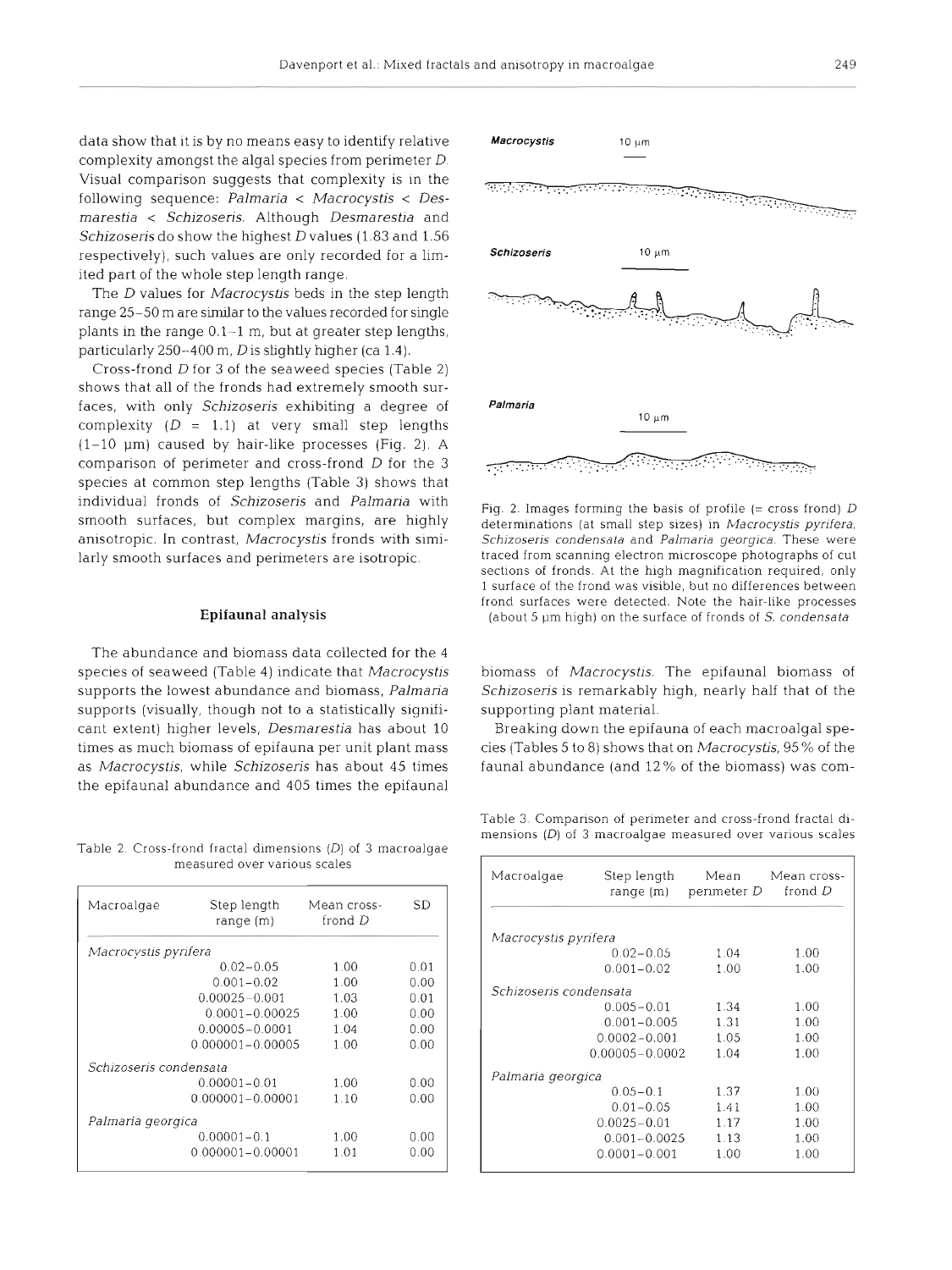Table 4. Overall abundance and biomass (SD shown in paren- together made up 86% of the numbers and 98% of the

| Macroalgae             | Plant mass<br>(g)                    | no. g <sup>-1</sup> plant<br>mass | Mean animal Mean animal<br>mass (g) $g^{-1}$<br>plant mass |
|------------------------|--------------------------------------|-----------------------------------|------------------------------------------------------------|
| Macrocystis pyrifera   |                                      |                                   |                                                            |
| $(n = 3)$              | 1880<br>1180<br>930                  | 1.303<br>(0.795)                  | 0.0012<br>(0.0006)                                         |
| Desmarestia menziesii  |                                      |                                   |                                                            |
| $(n = 3)$              | 275.3<br>156.6<br>57.2               | 9.838<br>(5.609)                  | 0.1169<br>(0.0311)                                         |
| Schizoseris condensata |                                      |                                   |                                                            |
| $(n = 5)$              | 45.7<br>35.5<br>11.0<br>13.5<br>21.3 | 59.096<br>(11.694)                | 0.4856<br>(0.0521)                                         |
| Palmaria georgica      |                                      |                                   |                                                            |
| $(n = 4)$              | 23.0<br>8.0<br>6.8<br>8.7            | 2.515<br>(1.398)                  | 0.0075<br>(0.0067)                                         |

prised of harpacticoid copepods, though half of the biomass (but only 1% of the abundance) consisted of isopods *(Serolis* sp.). Appreciable quantities of the amphipod *Orchomene zschaui* and the bivalve *Gaimardia trapesina* made up most of the rest of the biomass. For *Desmarestia,* harpacticoid copepods made up a much smaller proportion of both abundance (about 30%) and biomass (0.04 %); amphipods [ca 90 % *Orchomene* 

zschaui, with a few (ca 5%) *Jassa* sp. and unidentified lysianassoids] and If the 2 brown algae are compared, it is evident that the more complex species (in terms of qualitative appearance and perimeter *D)* has a greater abundance of larger animals, not of smaller animals as predicted from investigations on terrestrial plants.

The red algae showed similar results. *Schizoseris* epifauna was dominated by amphipods (85 % *Orchomene zschaui,* 10% *Jassa* sp., 5 % unidentified lysianassoids) and bivalves (all *Lissarca miliaris)* which

theses) of epifauna of individual plants of 4 macroalgae. n is biomass, while the smaller harpacticoids made up less<br>than 12% of the numbers and only 0.02% of the biothan  $12\%$  of the numbers and only 0.02% of the biomass. In contrast, the eplfauna of *Palmaria* included a high proportion of harpacticoids (41 % of numbers) as well as appreciable numbers of amphipods (all 0. *zschaui]* and gastropods (all littorinids).

## **Relationship of fractal dimension and epifaunal composition**

The relationships between plant fractal dimension and abundance and biomass plotted against weighted mean length of each taxon are shown in Figs. 3 to 6. For *Macrocystis* (Fig. **3),** all of the sampled epifauna had lengths below the step length at which complexity arises, and so they would 'perceive' the algal surface as smooth and Euclidean. For *Desmarestia* (Fig. 4) many of the smaller animals (harpacticoids, ostracods and mites) would similarly perceive the weed surface as smooth, but the animals which made up the bulk of the biomass (isopods and amphipods) had lengths corresponding to scales at which the algal perimeter D ranged from about 1.1 to 1.3. For *Schizoseris* (Fig. 5), most (about 90 % of abundance and 99 % of biomass) had animal lengths corresponding to step lengths at which perimeter  $D$  was about 1.3, so would perceive the surface as complex. *Palmaria* (Fig. 6) showed a pattern with most of the smaller animals living in a Euclidean 'realm', the remainder having body lengths corresponding to step lengths at which the *Palmaria*  perimeter D was between 1.13 and 1.17.

No discernible pattern was evident amongst the algal species in terms of distribution of minimum or maximum size of those epifaunal species (e.g. *Orchomene zschaui]* that were common to all.

isopods (all *Cassjdonopsjs emar-* Table 5. Breakdown of epifauna associated wlth Macrocystis pyrifera. Numbers *ginata*) made up nearly 60% of the and biomass are summed for all of the samples analysed; mean lengths of animals are weighted for their abundances in different samples numbers and over 97% of the biomass.

| Epifauna           | Total<br>no. | Total<br>biomass<br>(g) | Weighted<br>mean length<br>(mm) | No. as $%$<br>total no. | <b>Biomass</b><br>as % total<br>biomass |
|--------------------|--------------|-------------------------|---------------------------------|-------------------------|-----------------------------------------|
| Stauromedusae      |              | 0.016                   | 6.30                            | 0.02                    | 0.30                                    |
| Flatworms          | 38           | 0.129                   | 2.70                            | 0.78                    | 2.41                                    |
| Nematodes          |              | 0.001                   | 1.80                            | 0.02                    | 0.01                                    |
| Errant polychaetes | 8            | 0.033                   | 4.44                            | 0.17                    | 0.62                                    |
| Spirorbis digitus  | 34           | 0.029                   | 1.06                            | 0.70                    | 0.55                                    |
| Gastropods         | 40           | 0.100                   | 1.41                            | 0.82                    | 1.88                                    |
| <b>Bivalves</b>    | 21           | 0.607                   | 5.38                            | 0.43                    | 11.37                                   |
| Harpacticoids      | 4600         | 0.631                   | 1.06                            | 94.94                   | 11.82                                   |
| Isopods            | 54           | 2.733                   | 7.79                            | 1.11                    | 51.22                                   |
| Amphipods          | 48           | 1.057                   | 8.06                            | 0.99                    | 19.82                                   |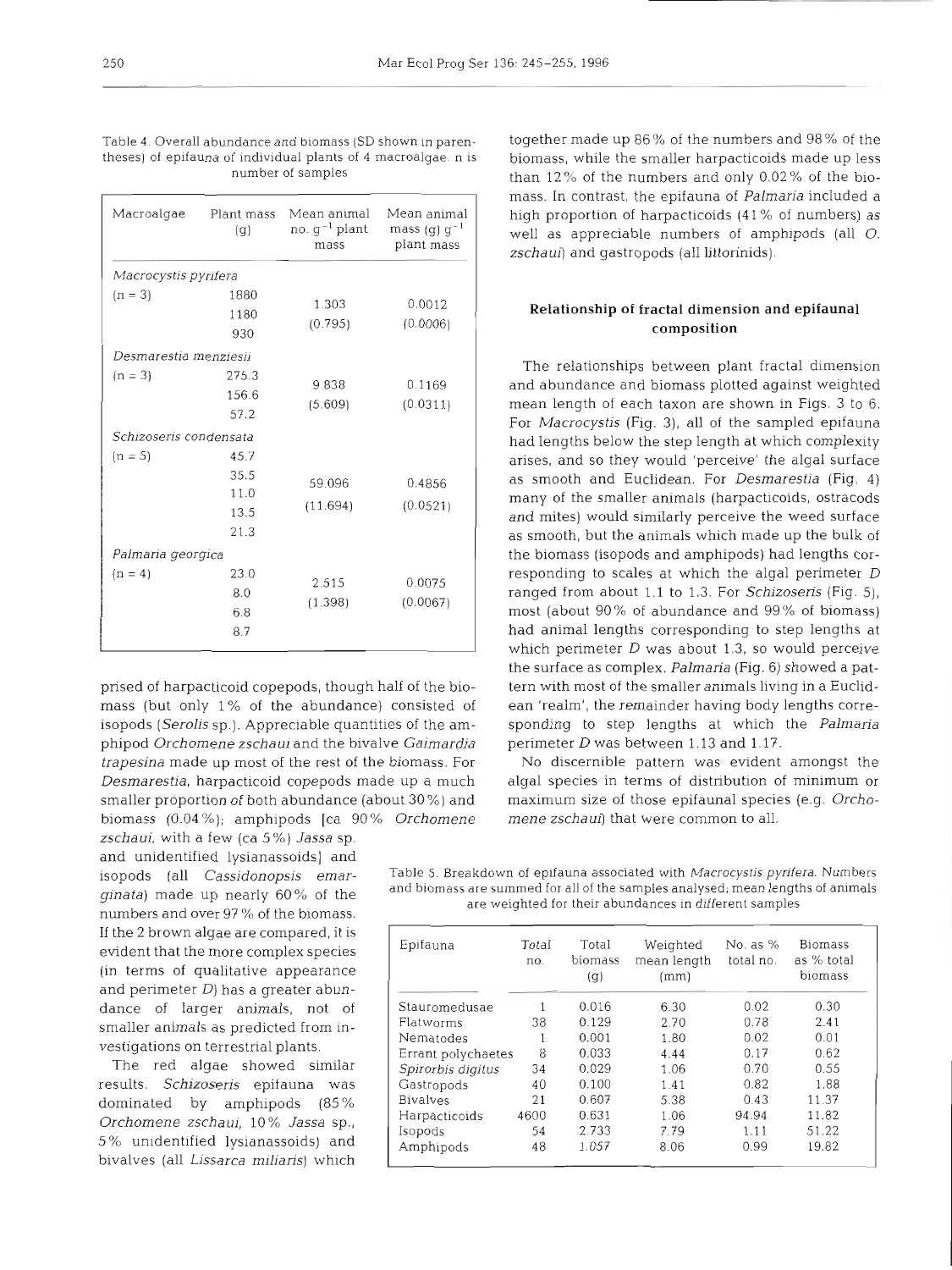### **DISCUSSION**

A high *D* in a macroalga will promote energy capture per unit tissue volume by increasing the effective surface area for  $CO<sub>2</sub>$  uptake and increasing the number of photosynthetically active cells per unit mass, but self-shading will counteract this advantage. Macroalgae would therefore be expected to show less complexity at smaller scales. It would also be predicted that self-shading will become a problem sooner for large plants (thicker fronds, greater depth range of individual plants). The results support hypothesis **1** in that all **4** algal species showed extremely smooth perimeters  $(D \text{ close to } 1)$  at low step lengths. Macroalgal surfaces are 'mixed fractals' (Russ 1994), and it is therefore inappropriate to describe the complexity of a particular species by a single value of D. In general terms, the large, thickbladed *Macrocystis* becomes smooth in terms of perimeter *D* (reaches the 'Euclidean domain') at scales smaller than 50 mm, *Desmarestia* below 5 mm, and *Palmaria* below 1 mm. *Schizoseris,* a relatively small plant with very thin, translucent fronds, shows a degree of complexity at all scales, though *D* is at relatively low levels (ca 1.05) at step lengths <l mm.

The data also support hypothesis 3 (which would not apply to *Desmares*tia because it does not have flat fronds); the other 3 species have surements of perimeter  $D$  indicate fronds with flat surfaces (cross-frond profile  $D = 1$ ) at scales where meacomplexity (Table **3),** thus flat algal fronds with complex margins are, as predicted, anisotropic. The significance of this in terms of low epifaunal

abundance and biomass is particularly evident in the case of *Palmaria,* which has extremely smooth fronds, the profile  $D$  being indistinguishable from 1 at step lengths up to 100 mm.

This leaves hypothesis 2, which concerns the relationship between epifaunal abundance/biomass and complexity of algal surfaces. It is suggested that increased fractal dimension affects epifauna in 2 ways.

| Epifauna        | Total<br>no. | Total<br>biomass<br>(g) | Weighted<br>mean length<br>(mm) | No. as $\%$<br>total no. | <b>Biomass</b><br>as % total<br>biomass |
|-----------------|--------------|-------------------------|---------------------------------|--------------------------|-----------------------------------------|
| Stauromedusae   | 1            | 0.017                   | 6.75                            | 0.03                     | 0.03                                    |
| Polychaetes     | 10           | 0.269                   | 11.67                           | 0.27                     | 0.52                                    |
| Gastropods      | 225          | 0.516                   | 1.75                            | 6.10                     | 1.00                                    |
| <b>Bivalves</b> | 29           | 0.480                   | 3.34                            | 0.79                     | 0.93                                    |
| Harpacticoids   | 1102         | 0.020                   | 0.79                            | 29.86                    | 0.04                                    |
| Ostracods       | 149          | 0.034                   | 0.77                            | 4.04                     | 0.07                                    |
| Isopods         | 940          | 21.861                  | 5.44                            | 25.47                    | 42.47                                   |
| Amphipods       | 1225         | 28.272                  | 9.56                            | 33.19                    | 54.93                                   |
| Mites           | 10           | 0.003                   | 0.82                            | 0.27                     | 0.01                                    |

| Epifauna        | Total<br>no. | Total<br>biomass<br>(q) | Weighted<br>mean length<br>(mm) | No. as $%$<br>total no. | <b>Biomass</b><br>as % total<br>biomass |
|-----------------|--------------|-------------------------|---------------------------------|-------------------------|-----------------------------------------|
| Polychaetes     | 5            | 0.003                   | 4.22                            | 0.07                    | 0.01                                    |
| Gastropods      | 151          | 1.035                   | 2.93                            | 2.11                    | 1.63                                    |
| <b>Bivalves</b> | 1748         | 22.358                  | 3.68                            | 24.43                   | 35.11                                   |
| Harpacticoids   | 825          | 0.013                   | 0.67                            | 11.53                   | 0.02                                    |
| Isopods         | 3            | 0.014                   | 2.90                            | 0.04                    | 0.02                                    |
| Amphipods       | 4417         | 40.258                  | 4.38                            | 61.73                   | 63.22                                   |
| Mites           | 6            | 0.001                   | 0.79                            | 0.08                    | 0.00                                    |

Table 8. Breakdown of epifauna associated with *Palmaria georgica*. Numbers<br>and biomass are summed for all of the samples analysed; mean lengths of animals<br>are weighted for their abundances in different samples

| Epifauna          | Total<br>no. | Total<br>biomass<br>(g) | Weighted<br>mean length<br>(mm) | No. as $%$<br>total no. | <b>Biomass</b><br>as % total<br>biomass |
|-------------------|--------------|-------------------------|---------------------------------|-------------------------|-----------------------------------------|
| Polychaetes       | 5            | 0.011                   | 4.38                            | 4.20                    | 1.55                                    |
| Gastropods        | 13           | 0.091                   | 2.43                            | 10.92                   | 12.94                                   |
| <b>Bivalves</b>   |              | 0.029                   | 4.95                            | 0.84                    | 4.10                                    |
| Harpacticoids     | 49           | 0.006                   | 0.83                            | 41.18                   | 0.81                                    |
| Ostracods         | 6            | 0.000                   | 0.65                            | 5.04                    | 0.06                                    |
| Isopods           | 3            | 0.050                   | 7.20                            | 2.52                    | 7.12                                    |
| Amphipods         | 38           | 0.517                   | 7.27                            | 31.93                   | 73.40                                   |
| Unidentified eggs | 4            | 0.000                   | 0.41                            | 3.36                    | 0.03                                    |

First, any complexity (perimeter  $D > 1$ ), at any scale, will increase the area of smooth surfaces (profile  $D = 1$ ) available for colonization by animals small enough to 'perceive' the surface as smooth and therefore live in a 'Euclidean domain'. In making this statement we are aware that our understanding of substratum surface perception in weed-dwelling invertebrates is poor; we assume that visual analysis of the complexity of the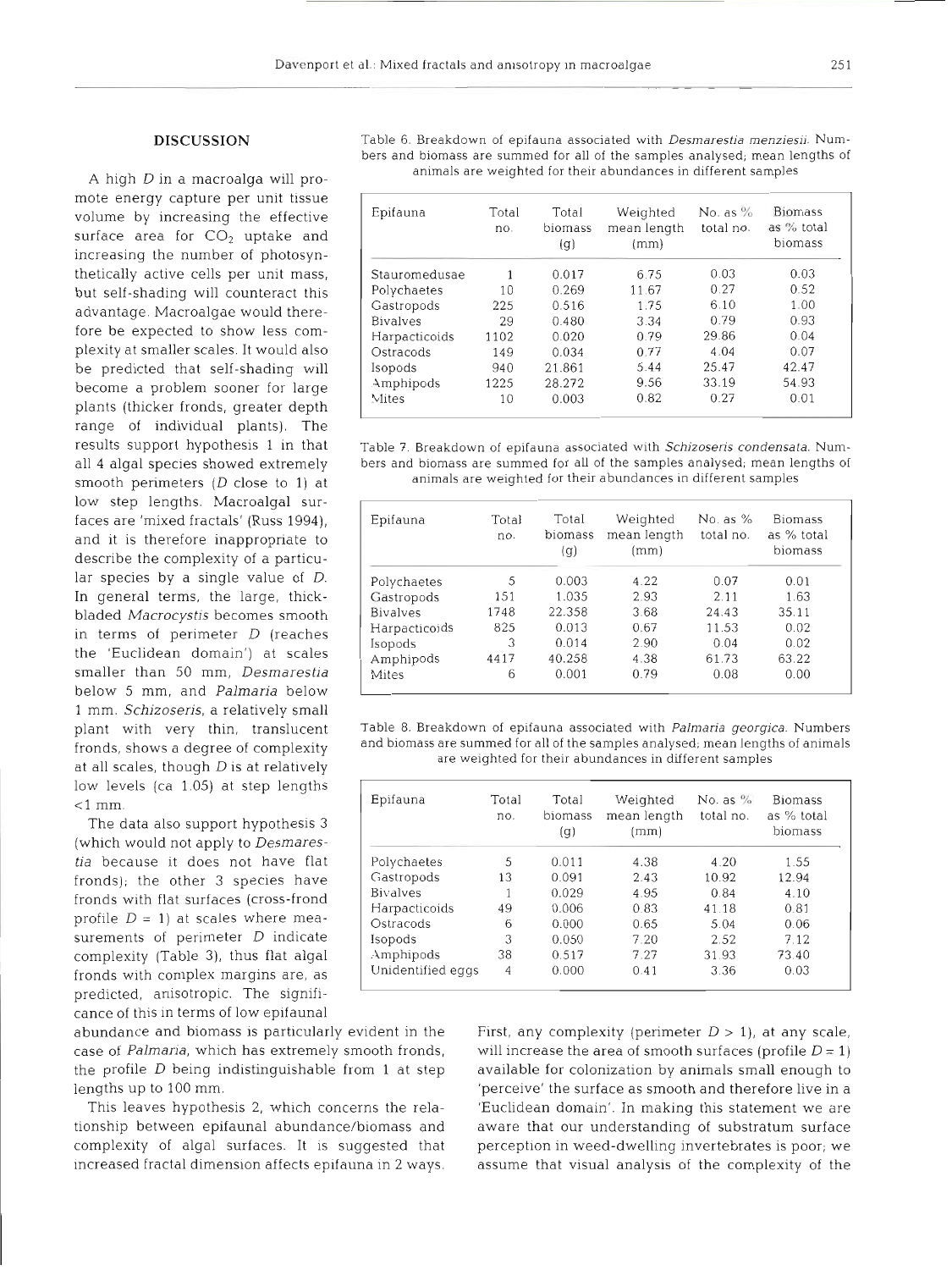



Fig. **3.** Macrocystis pyrifera. Relationship between perimeter fractal dimension (D) of plants measured at vanous scales (step lengths) in relation to epifaunal abundance and biomass. Each taxon is represented by a single histogram block. D for individual plants: A-A; **D** for kelp bed outlines: **=-m** 

environment is limited, and that tactile stimuli (which may only be collected from the vicinity of the animal concerned) are most important. It is probable that all animals will perceive structure at scales less than their body length, but such 'finer' discrimination would not influence the analysis presented here. However, the extent of 'coarser' discrimination at scales substantially above body length is much less easy to predict; in our analysis we assume it to be limited. Second, increased fractal dimension will affect those larger animals which 'perceive' the surface as complex ('fractal

Fig. 4. Desmarestia menziesii. Relationship between perimeter D of plants measured at various scales (step lengths) in relation to epifaunal abundance and biomass. Each taxon is represented by a single histogram block

domain') by offering greater 'fractal extent' [a concept intermediate between area and volume; see Pennycuick (1992) for discussion] for feeding, attachment or refuge. The balance between these 2 effects on abundance and biomass of epifauna will depend on the scale at which complexity emerges, the degree of complexity (value of D), and the size range of potential colonizing animals. It perhaps also depends upon the relative mobility of potential colonizers; highly mobile organisms may perceive the substratum as complex even if they are small in relation to the scale of complexity (assuming adequate visual capacity and *3-*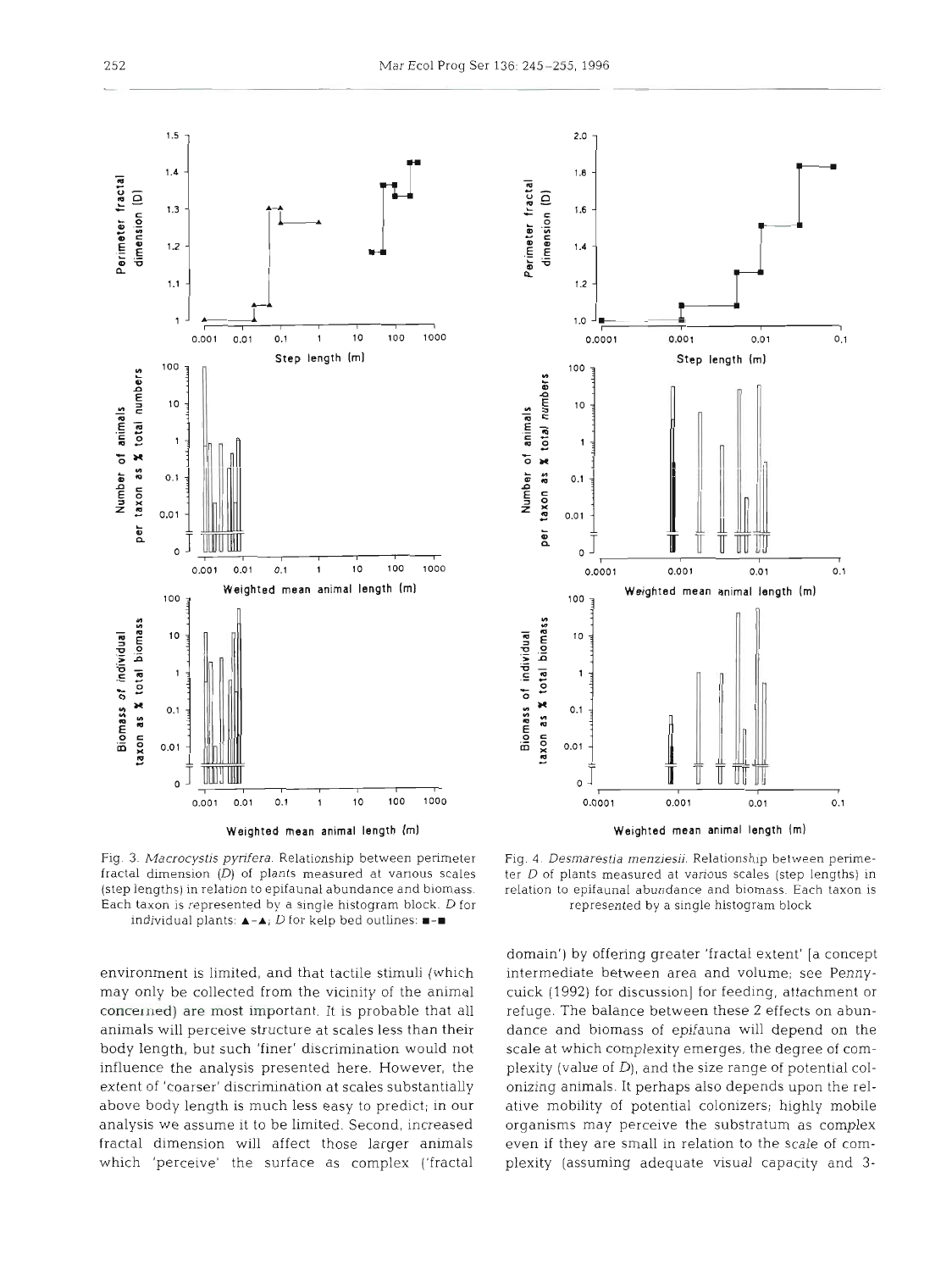

Fig. 5. Schizoseris condensata. Relationship between perime- Fig. 6. Palmaria georgica. Relationship between perimeter D

dimensional awareness). However, the importance of mobility to such perception is presently unstudied.

In the present study, harpacticoid copepods, the smallest animals recorded, would perceive *Macrocystis* or *Palmaria* as smooth, unless they happened to attach to the edges (which comprise a minute proportion of total surface area) of the fronds. In contrast, *Schizoseris* surfaces will appear complex, even for harpacticoid copepods. The situation for *Desmarestia* is less easy to predict because of the circular/elliptical cross section of the twig-like fronds. Perimeter (along frond) *D* falls to *1* at step lengths of about 5 mm, but



ter D of plants measured at various scales (step lengths) in of plants measured at various scales (step lengths) in relation<br>relation to epifaunal abundance and biomass. Each taxon is to epifaunal abundance and biomass. Ea epifaunal abundance and biomass. Each taxon is to epifaunal abundance and biomass. Each taxon is repre-<br>represented by a single histogram block sented by a single histogram block

the frond diameters are in the range 0.5-1.0 mm. Within the mass of a *Desmarestia* plant it is likely that fronds will often touch one another, creating complexity which will impinge upon harpacticoids.

As far as individual epifaunal animals are concerned, *Macrocystis* is a simple, Euclidean structure. Complexity only emerges at scales of 50 mm and above. This contrasts with the general perception that *Macrocystis* beds are unusually complex, 3-dimensional habitats because the gas bladders ensure that the kelp reaches the surface at all stages of the tide (e.g. Barnes & Hughes 1982). In fact, the complexity of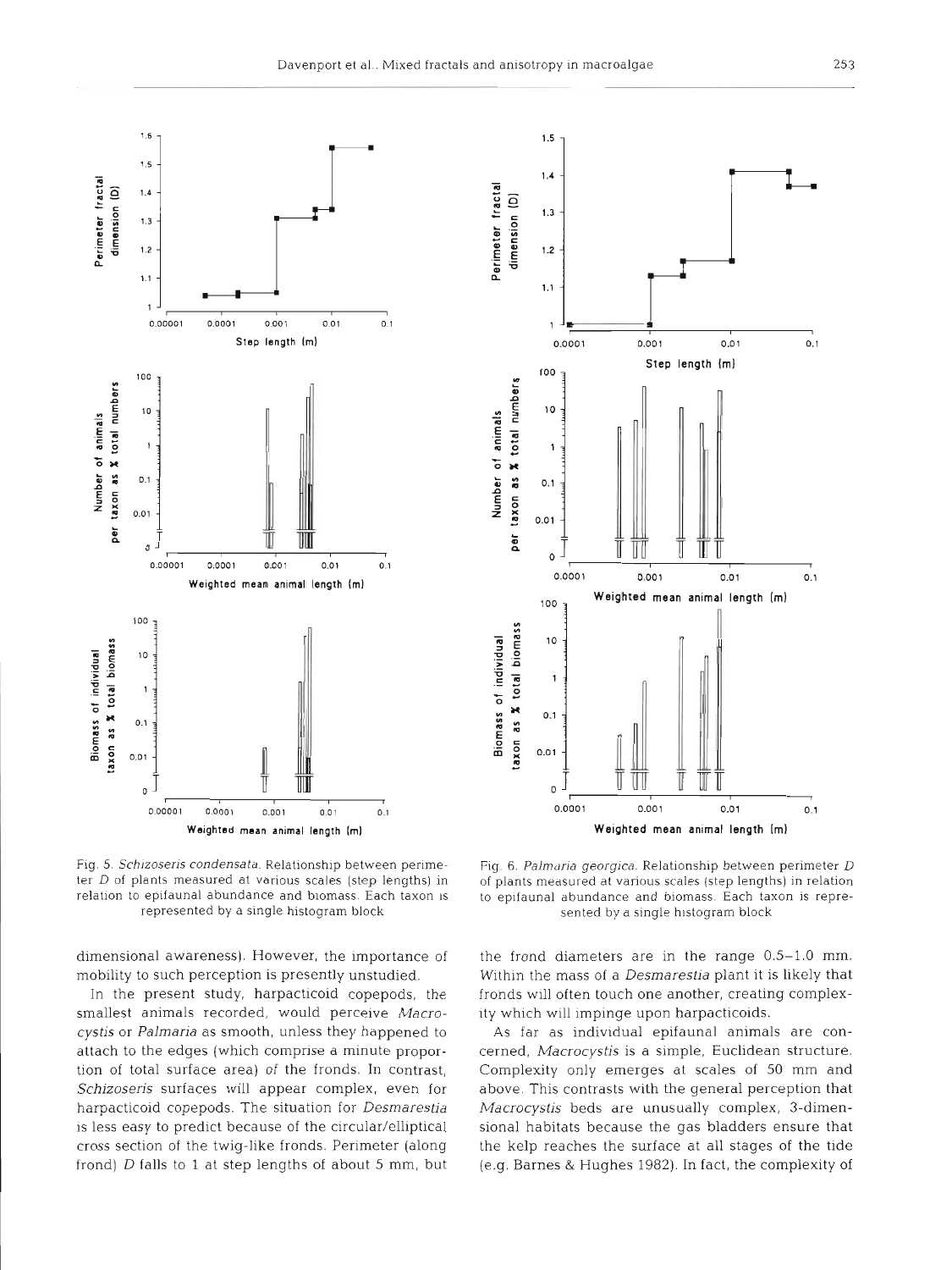Macrocystis does impact upon animals, but only larger ones not collectable in the present study. At Husvik it is known that fish (particularly Notothenia rossi) move through the kelp forest, preying on epifauna (Burchett 1983, Burchett et al. 1983); they are preyed upon in turn by South Georgia fur seals (Arctocephalus tropicalis gazella). Davenport (1995) has recently reported that kelp gulls (Larus dominicanus) at Husvik spend many hours each day feeding on epifauna of Macrocystis fronds floating at the surface, while moulting southern elephant seals (Mirounga leonina) are often seen resting in beds of baskel kelp, sometimes for several days. All of these animals (ranging from about 0.3 to 6 m in body length, and from about 0.2 to 3500 kg) are as much inhabitants of Macrocystis as the epifauna studied here — but they will perceive a complex 3dimensional habitat with a D of about 1.3.

At even larger scales, Macrocystis beds have a perimeter  $D$  of ca 1.4, similar to some published values for particularly convoluted coastlines (e.g. Pennycuik & Kline 1986). South Georgia was recently heavily glaciated, and it seems probable that the high D shown by Macrocystis beds at step lengths of 250-400 m is likely to be partly due to the nature of the coastline around which the beds are distributed.

**A** particularly important finding of the study concerned the relationship between algal fractal dimension and epifaunal size distribution. Both Schizoseris and Desmarestia exhibited complexity in **3** dimensions, exhibited high values of D and showed epifaunal dominance (in terms of abundance as well as biomass) by relatively large animals (amphipods, isopods, bivalves), while the epifauna of Macrocystis and Pal*maria*, with values of  $D$  ca 1, was dominated by smaller species; this was particularly marked in the case of Macrocystis in which 95% of the epifaunal abundance consisted of harpacticoid copepods. This contrasts completely with findings for terrestrial plants in which high fractal dimension is associated with dominance by smaller forms (e.g. Morse et al. 1985). It also conflicts with the recent study of Gee & Warwick (1994b) which demonstrated a similar (but much weaker) dominance of smaller forms (mainly harpacticoids) in intertidal algae. Our study, like that of Gee & Warwick (1994b), relied considerably on sampling harpacticoid copepods. It may be argued (following Hicks 1980, 1985) that the 125 µm sieving method employed might have overestimated harpacticoid abundance on flat algae such as Macrocystis, in comparison with a bushy species such as Schizoseris, because of morphological differences between copepod types (broad and flattened on flat-fronded algae, long and thin on fine algae). We believe that this is less of a problem on South Georgia than on the U.K. coasts studied by Hicks (1980, 1985) for 4 reasons: flrst, the harpacticoid

fauna at South Georgia appeared relatively depauperate and there was no obvious species prevalence on individual macroalgal species; second, there was no significant size difference between copepods collected from different macroalgal species; third, there was no obvious preponderence of stouter harpacticoid species in the Macrocystis samples or slimmer ones in those collected from Schizosens; fourth, none of the macroalgae studied were of the fine, filamentous type (e.g. Cladophora spp.) that features particularly slim harpacticoids.

Morse et al. (1985) worked in a terrestrial environment where the fluid surrounding the vegetation was air; Gee & Warwick (1994a, b) studied macroalgae living in the harsh intertidal environment where they were also exposed to aerial influences. We believe that our divergent findings for the epifaunal composition of subtidal macroalgae probably reflect the very different physical characteristics of the fully aquatic medium. Rates of gaseous exchange are rarely diffusion limited in the terrestrial environment, but such limitation can be of profound significance in water (see Alexander 1971 for discussion). Complexity in algae is likely to result in low rates of water movement around the plant structure and hence thicker unstirred layers. Only animals capable of powerful ventilation of the respiratory/ excretory surfaces would be able to take full advantage of complexity (though their presence would also benefit smaller epifaunal neighbours). Amphipods, isopods and bivalves all have such mechanisms; harpacticoid copepods are in the size range of animals which do not have specialized respiratory and circulatory systems, so rely on simple diffusion. We strongly suspect that the macroalgae studied by Gee & Warwick (1994a, b) are also colonized by numbers of mobile amphipods  $-$  but only when the tide is in.

Another contributory factor to the unexpected size distribution of epifauna in Schizoseris and Desmarestia was the dominant presence of amphipods, particularly Orchornene zschaui. 0. zschaui is a nocturnal scavenger (Moore 1994); during the day (when algal collections were made) they were effectively 'roosting' on the macroalgae, which provided support and refuge. Nocturnal algal sampling might thus have resulted in a very different epifaunal composition, with lower biomass and dominance of 'resident' species such as bivalves, Jassa sp. and isopods.

Acknowledgements. The authors thank the British Antarctic Survey (BAS) for logistic backup and access to facilities on South Georgia. They thank Commander A. Massey, officers and crew of HMS 'Newcastle' and Captain J. Cole, officers and crew of RRS 'James Clark Ross' for hospitality en route to and from South Georgia. J.D. thanks the Royal Society and the Transantarctic Association for travel funding that allowed him to work at Husvik. He is also grateful to Drs D. W. H. Walton and W. Block of BAS for inviting him to work at South